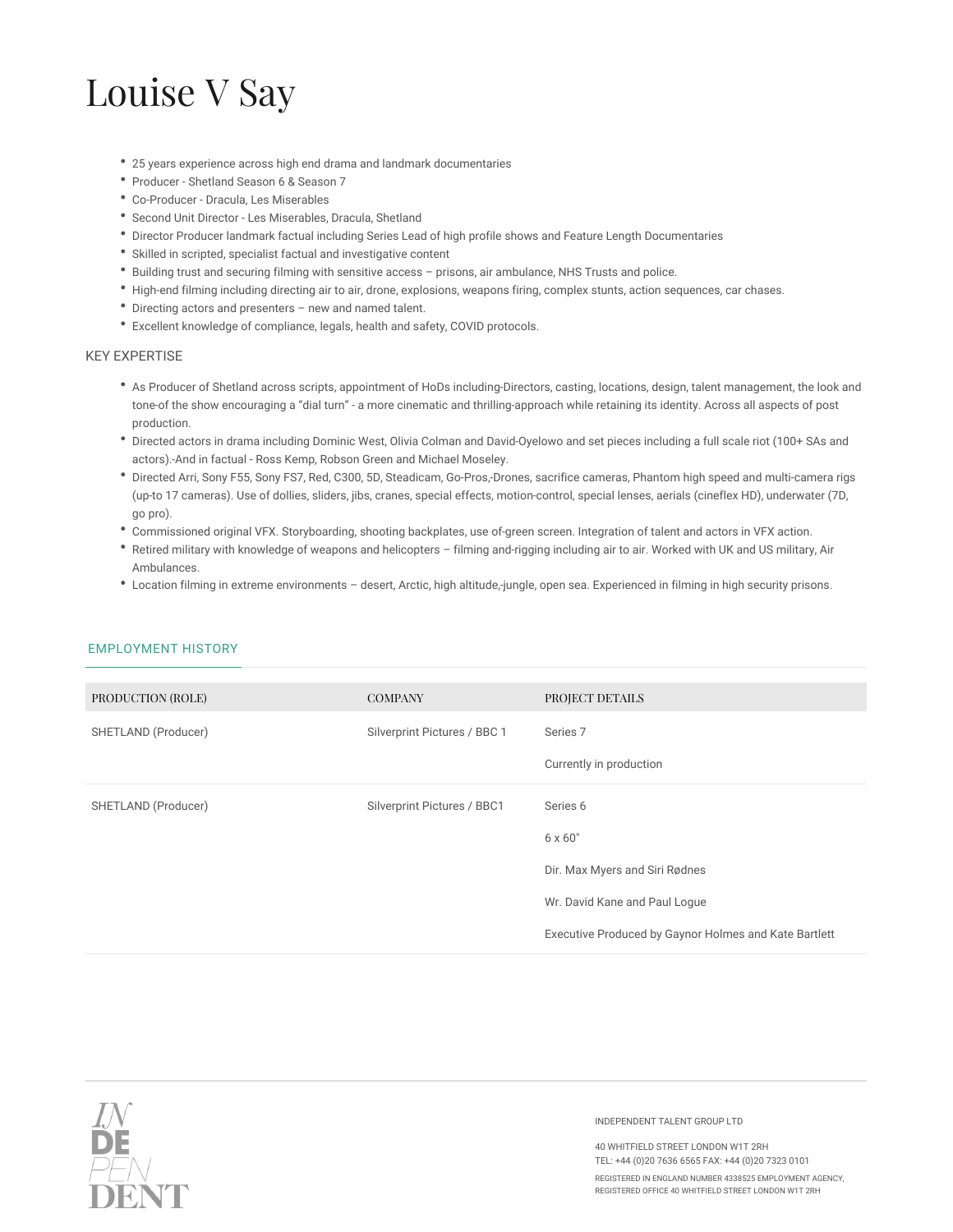| DRACULA (Co-Producer)<br>LES MISERABLES (Co-Producer and Second Unit<br>Director) | Hartswood / BBC1 / Netflix<br>Lookout Point Ltd / BBC1 | Three Episodes<br>Dir. Jonny Campbell, Damon Thomas and Paul McGuigan<br>Wr. Mark Gatiss, Steven Moffat<br>Executive Producers Sue Vertue, Mark Gatiss, Steven Moffat<br>$6 \times 60"$<br>Wrs. Andrew Davies, Victor Hugo<br>Dir. Tom Shankland<br>Producer Chris Carey<br>Executive Producers Faith Penhale, Bethan Jones |
|-----------------------------------------------------------------------------------|--------------------------------------------------------|-----------------------------------------------------------------------------------------------------------------------------------------------------------------------------------------------------------------------------------------------------------------------------------------------------------------------------|
| ROSS KEMP BEHIND BARS: INSIDE BARLINNIE<br>(Director/Producer)                    | <b>STV Productions / Freshwater</b><br>Films / ITV     | One off for ITV Crime and Punishment Season<br>Commissioning Editor Jo Clinton-Davis<br>Executive Producers Mick McAvoy, James Cohen                                                                                                                                                                                        |
| PRISON: FIRST & LAST 24 HOURS (Series<br>Producer)                                | STV Productions / Sky1                                 | Series 2<br>Commission Editor - Siobhan Mulholland<br>Executive Produced by Mick McAvoy                                                                                                                                                                                                                                     |
| PRISON: FIRST & LAST 24 HOURS (Series<br>Producer)                                | STV Productions / Sky1                                 | Series <sub>1</sub><br>Access sensitive blue chip series dollowing men and<br>women on their first and last day in prison.<br>Commission Editor - Siobhan Mulholland<br><b>Executive Produced by Mick McAvoy</b>                                                                                                            |
| AIR AMBULANCE ER (Series Producer)                                                | Tern TV / Sky1                                         | Landmark six part series for primetime Sky1 HD.<br>Commissioning Editor - Lorraine Chalker Phillips<br>Executive Producers Harry Bell, Colin Cameron                                                                                                                                                                        |
| ROBSON GREEN EXTREME FISHERMAN<br>(Producer/Director)                             | Discovery                                              | Ep 1 Venezuela<br>Ep 2 Ecuador<br>Ep 8 Guatemala<br>Executive Produced by Ross Harper<br>Series Produced by Leo McRae                                                                                                                                                                                                       |
| HOW THE UNIVERSE WORKS (Series Director)                                          | Discovery / Pioneer<br>Productions                     | Series 3<br>Landmark Series with CGI (Lola London)<br><b>Executive Producer Stuart Carter</b><br>Series Producer Stephen Marsh                                                                                                                                                                                              |
| EXTREME HOMES: USA (Series Director)                                              | <b>HGTV / Pioneer Productions</b>                      | <b>Executive Produced by Stuart Carter</b><br>Series Produced by Bernice Daly                                                                                                                                                                                                                                               |